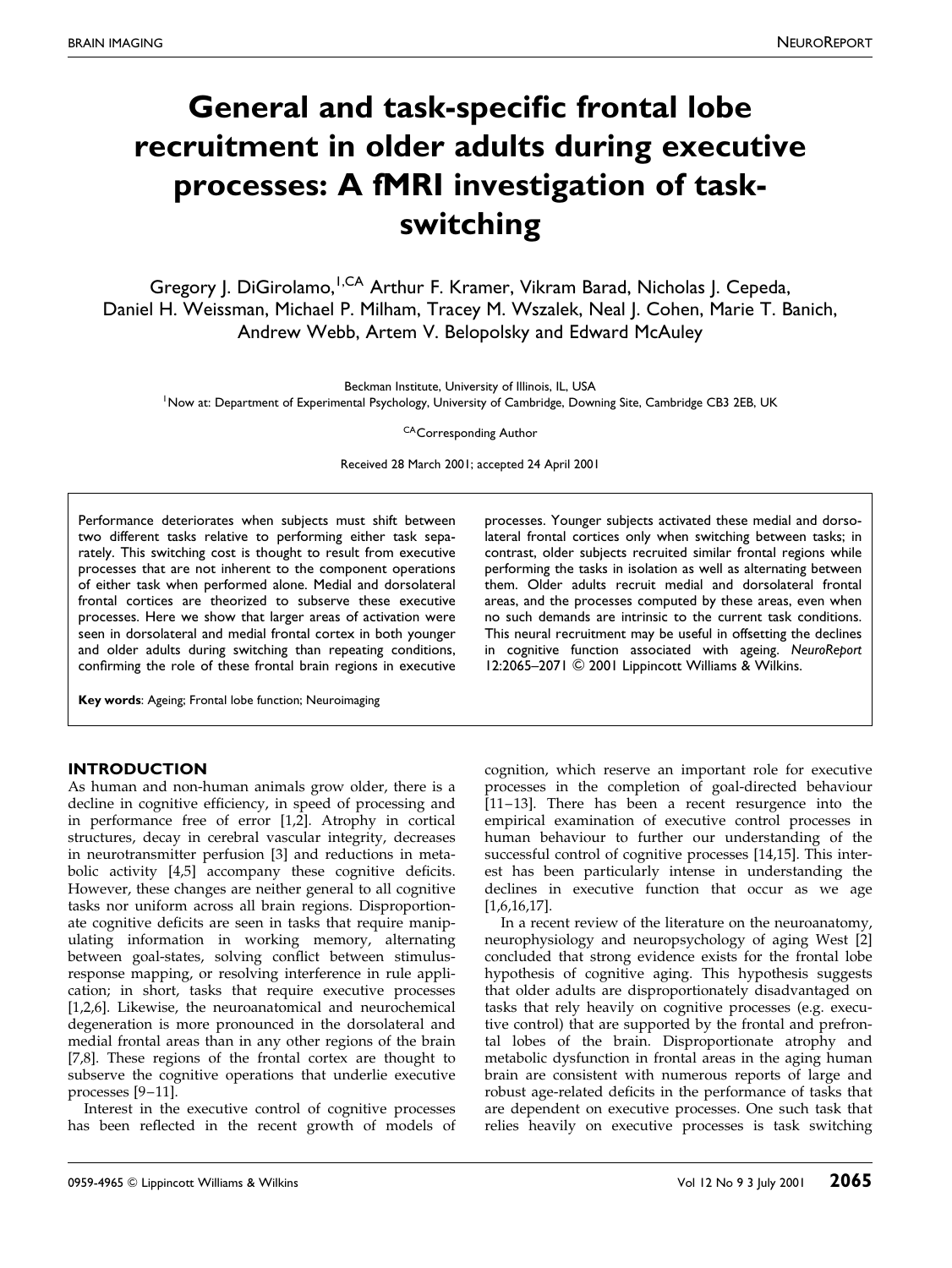[\[6,15,16\].](#page-6-0) When subjects are required to switch between two tasks, there is an increase in both reaction time and the numbers of errors that subjects make relative to performing either task in isolation. This cost in performance is thought to result from processes that are not inherent to the operations of either task [\[6,15\].](#page-6-0) Rather, the switching cost is thought to result from the recruitment of executive processes to deal with the conflict resulting from multiple task sets, the inhibition of the inappropriate set, and the maintenance of multiple task rules. Medial and dorsolateral frontal cortices in particular have been theorized to subserve executive processes [\[9,11\].](#page-6-0)

In the present study, we investigated cognitive performance in two simple numerical judgment tasks (a digit value task and a digit numerosity task) in younger and older adults. We compared blocks of trials that randomly alternated between the two tasks (switching condition) to repeated performance of each single task (non-switching condition). We manipulated the relative amount of executive processes in each condition while keeping constant the cognitive operations used to perform each individual task [\[1,6,15,18\].](#page-6-0) We examined brain activation in this blockeddesign fMRI study to determine the relative amount of frontal lobe activity in both age groups, when subjects had to recruit executive processing to accomplish the alternation of goals and rule sets in the switching condition.

We compared the switching condition against performing each task individually. We also compared both switching and non-switching conditions against a low-level baseline of simple fixation. This latter comparison was used to determine the processes common to both cognitive conditions and for comparisons across the two age groups. Direct comparisons of the functional images between the two age groups are susceptible to neuroanatomical atrophy in older adults that may influence image processing and localization of function. In addition, cerebrovascular differences may influence both the hemodynamic response lag and the percent of signal change in the fMRI response [\(\[19\],](#page-6-0) c.f. [\[20\]\)](#page-6-0). Hence, using a low-level baseline task allowed a comparison of the relative significant changes in blood flow and size of neural areas recruited between the two groups corrected for any inherent morphological or vascular differences.

Our goal in this study was to determine how, if at all, the disproportionate behavioral costs, and structural and metabolic deficits in medial and dorsolateral frontal lobes would manifest as functional deficits as measured by human neuroimaging during a task requiring executive processes.

# MATERIALS AND METHODS

Participants: Eight younger (ages 20-30, mean 25) and eight older adults (ages 63-75, mean 69) participated in the study. All subjects were tested for near and far acuity and self-reported health. Both groups possessed acuity of at least 20/40 corrected as well as comparable health scores,  $F < 1$  in both cases. We also tested each group on the Kaufman K-bit IQ test and found no significant differences between the groups with older (mean  $\pm$  s.d. 133  $\pm$  11) and younger subjects (110  $\pm$  5) scoring equally well, with F < 1.

The experiment was conducted with the understanding and consent of each subject. The University Institutional Review Board (IRB) approved the conduct of the experiment.

Task and design: All subjects participated in a practice phase outside of the magnet, and then a test phase during which the fMRI and behavioral data were acquired. The practice phase consisted of 40 trials of practice for each task singularly, and then 60 trials of the switching condition with 20 switch trials and 40 non-switch trials. On each trial, a colored box appeared for 150 ms and the color of the box signified the task to be performed. A string of one through nine digits then appeared for 2850 ms and all of digits were the same value between 1 and 9 (e.g. 7777). Subjects were instructed, based on the color of the box, to determine whether the value of each digit was greater than or less than 5 (digit value task) or whether the number of digits presented were greater than or less than 5 (digit numerosity task). Neither the number of digits nor the value of the digits could be five. In the non-switching condition, subjects were told ahead of time the task they were going to perform (numerosity or value), and the same color cue appeared on each trial. In the switching condition, tasks would switch randomly every second or third trial, on average. In fixation blocks, subjects were instructed to maintain fixation on a cross centered in the screen.

The test phase followed the same procedure as the practice phase. Using a block design, we acquired functional brain images during three separate blocks. The first and third blocks consisted of five 60s periods (three switching and two non-switching) of task performance interspersed with six 30 s periods of fixation. The order of the non-switching tasks was counterbalanced across runs and subjects. This alternation of switching and non-switching conditions in the same run allowed for direct comparisons of the two conditions as well as comparisons with the simple baseline (fixation) condition. The second block consisted of a similar procedure with four 60s periods of the non-switching condition, and five 30s periods of fixation. Again, task order was counterbalanced across subjects and runs.

While the cognitive processes needed to process the digits in the switching and non-switching conditions are identical; the switching condition necessitated a change from one task set to another. The switching condition also challenged working memory (as subjects had to retain the appropriate rules of the two tasks) and may have been more arousing than the non-switching condition [\[15\],](#page-6-0) but these differences are indicative of executive control processes. Hence, we changed the relative amount of executive processing required in the different conditions while keeping the judgment constant across blocks.

fMRI image processing: Multislice images of the human brain were acquired in a block design using a 1.5T GE Signa scanner equipped for echo-planar imaging (EPI). For the experimental runs, a total of 360 EPI images were acquired (TR =  $1517 \text{ ms}$ , TE =  $40 \text{ ms}$ , flip angle =  $90^{\circ}$ ), each consisting of 15 contiguous slices (thickness 7 mm, in-plane resolution 3.75 mm), parallel to the anterior commisureposterior commisure line. High-resolution 3D anatomical images (T1-weighted 3D spoiled gradient echo images)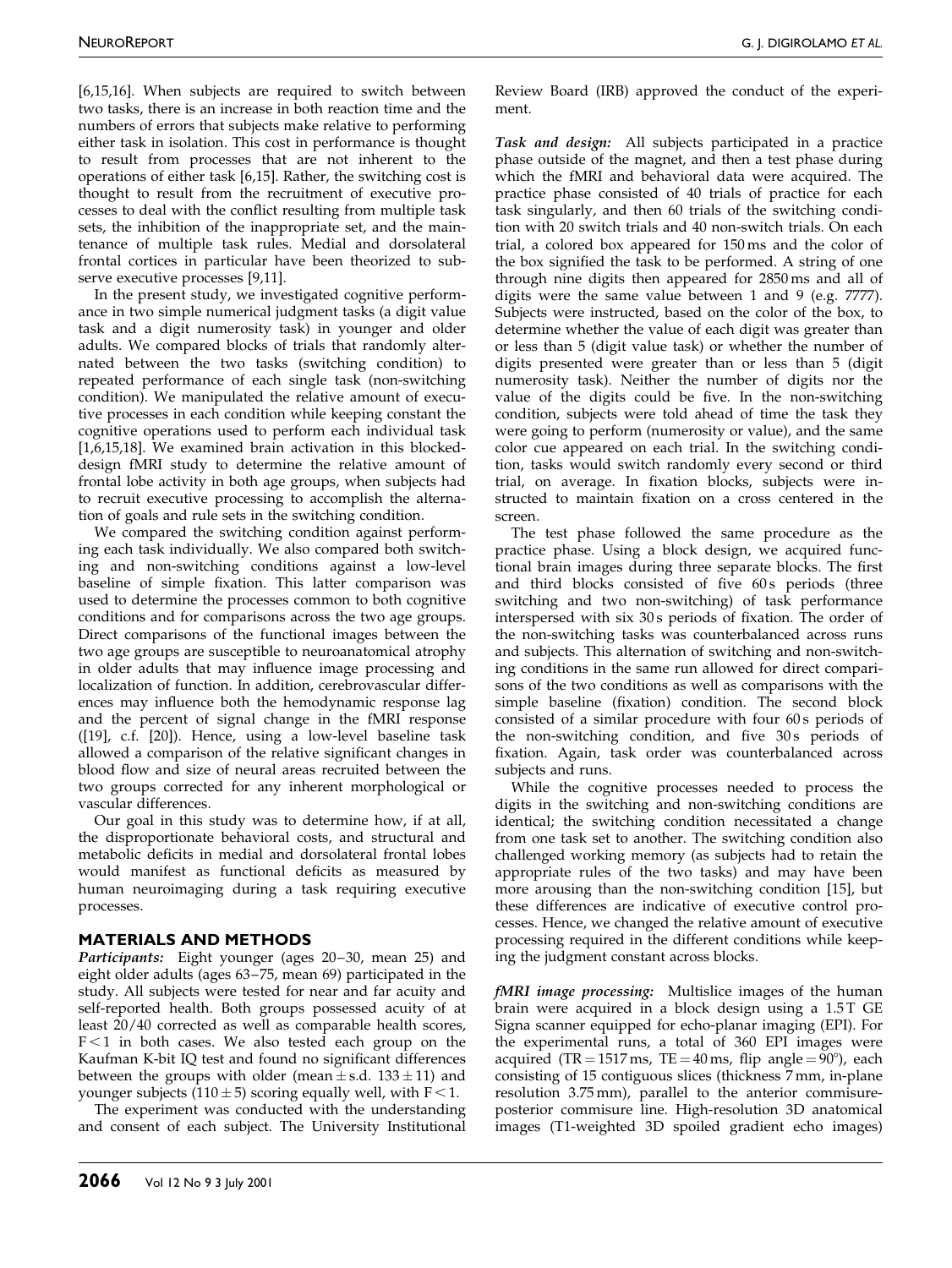were collected for each participant as well as 15 T1 weighted images of the echoplaner slices. The head coil was fitted with a bite bar to minimize head motion and stimuli were presented on a goggle system designed by Magnetic Resonance Technologies.

The first six volumes of each run were discarded to allow the MR signal to reach a steady state. Prior to statistical tests, images in the data series were intensity normalized, convoluted with a Gaussian kernel (FWHM = 10.5 mm, kernel size =  $7 \times 7$ ), temporally denoised using a 1D-wavelet transform (visu-shrink, number of levels  $=$  4) and linearly detrended (parameter estimates based upon images in the fixation phases only). The Kolmorgorov-Smirnov (KS) statistical test was used to generate statistical maps for each block. A 4.8 s hemodynamic lag was assumed for each voxel in each condition. The switching blocks were compared to the non-switching blocks to produce difference images that depict the degrees to which a particular region of the brain was more or less active as the task requirement change across trials. Probability values from the KS test were converted to Z-scores and were then transformed to a common stereotaxic space [\[21\]](#page-6-0) and areas of activation were averaged across each age group for each condition. MedX V3.0 was used to conduct image processing and statistical analyses. Z-score maps of significant activation were generated using a statistical threshold of  $>$  1.96. To test the validity of this threshold, we averaged the fixation condition in each run and compared them across conditions. If our threshold was valid, this comparison should yield no significant activation; and indeed, no significant activation was found.

To test the size of areas of activation across age groups, regions of interest (ROI) in the frontal lobes were defined as a set of spherical volumes in Talairach space (radius  $=$  3 voxels). Each ROI centered on a peak level of significant activation produced by a group average of the statistical maps. These ROIs were then linked to each subject's individual activation map and a percentage of significantly active voxels within each ROI was computed for each subject per condition thereby assessing the spatial extent of activation within the frontal lobes across age groups.

## RESULTS

Behavioral data: Overall, older subjects were significantly slower to respond than younger subjects  $(F(1,13) = 12.28)$ ,  $p < 0.004$ ). Importantly, both groups were significantly slower on both digit value and digit numerosity judgments when switching between these two tasks  $(933 \pm 196)$  than when performing either task in isolation  $(708 \pm 131)$ ;  $F(1,14) = 68.28$ ,  $p < 0.0001$ . Finally, as Fig. 1 shows, older subjects had a trend for larger switch costs than the younger subjects (F(1,14) = 2.93,  $p = 0.11$ ); this result is consistent with our previous work showing significantly larger switch  $costs$  in older adults than younger adults  $[6,22]$ .

Older subjects made significantly more errors  $(7 \pm 5\%)$ than younger subjects  $(3 \pm 2\%)$ ; F(1,13) = 4.82, p < 0.05). Both groups of subjects made significantly more errors during the switching condition  $(6 \pm 4\%)$  than the nonswitching condition  $(3 \pm 4\%)$ ; F(1,14) = 10.16, p < 0.008). However, there was no interaction of age and condition  $(F(1,14) = 1.78, p = 0.22).$ 



Fig. 1. Mean reaction time for switching and non-switching trials by age group.

fMRI data: Younger subjects showed significantly greater activation [\(Table 1\) in](#page-3-0) dorsolateral prefrontal cortex (Brodmann's areas 44, 45, 46, and 47) and medial frontal cortex (Brodmann's area 24, 32 and 6) during the switching condition relative to the non-switching condition (KS test,  $p < 0.001$ ). These data are consistent with the role of the dorsolateral prefrontal cortex (DLPFC) and medial frontal cortex (MFC) subserving executive processes in task switching [23–26]. The older subjects, however, showed no significant activation in DLPFC or MFC in the switching condition relative to the non-switching condition [\(Table 1\).](#page-3-0) This latter result is difficult to interpret in isolation (but see [\[23\]\)](#page-6-0); hence we next asked what neural areas were active in each of the experimental conditions relative to the baseline of simple fixation.

As [Table 2 s](#page-4-0)hows, both younger and older subjects significantly activated the DLPFC (BA 44, 45, 46, and 47) as well as the MFC (BA 6 and 32) in the switching condition relative to fixation (KS test,  $p < 0.005$ ). As expected [23– 26], when task switching was required, both younger and older subjects activated DLPFC and MFC [\(Table 2\),](#page-4-0) con firming the role of these areas in tasks that require executive processes. The younger subjects showed no significant activation in either DLPFC or MFC in the nonswitching condition relative to a simple fixation baseline [\(Table 3\).](#page-5-0) In contrast, the older subjects significantly activated DLPFC (BA 45, 47) and MFC (BA 6 and 32) in the non-switching condition as they did in the switching condition (KS test,  $p < 0.005$ ). In addition, activation that approached significance was also seen in other areas in both DLPFC (BA 44 and 46) and MFC (BA 24) in the nonswitching condition. Hence, the lack of significant activation in the comparison of switching  $\overline{vs}$  non-switching condition is best explained by the activation during the non-switching condition of DLPFC and MFC [\(Table 3\), n](#page-5-0)ot by a lack of activation of these areas in the switching condition. That is, the older subjects seemed to recruit similar neural tissue during the switching and non-switching conditions [\(Table 2,](#page-4-0) [Table 3\);](#page-5-0) hence, a comparison between these two conditions in the older adults resulted in no significant differences. Unlike the younger subjects, older adults recruited DLPFC and MFC in both the switching and the non-switching condition. This latter condition was a well-practiced task that required little executive processes and showed no recruitment of DLPFC and MFC in younger adults.

We next compared the size of frontal lobe recruitment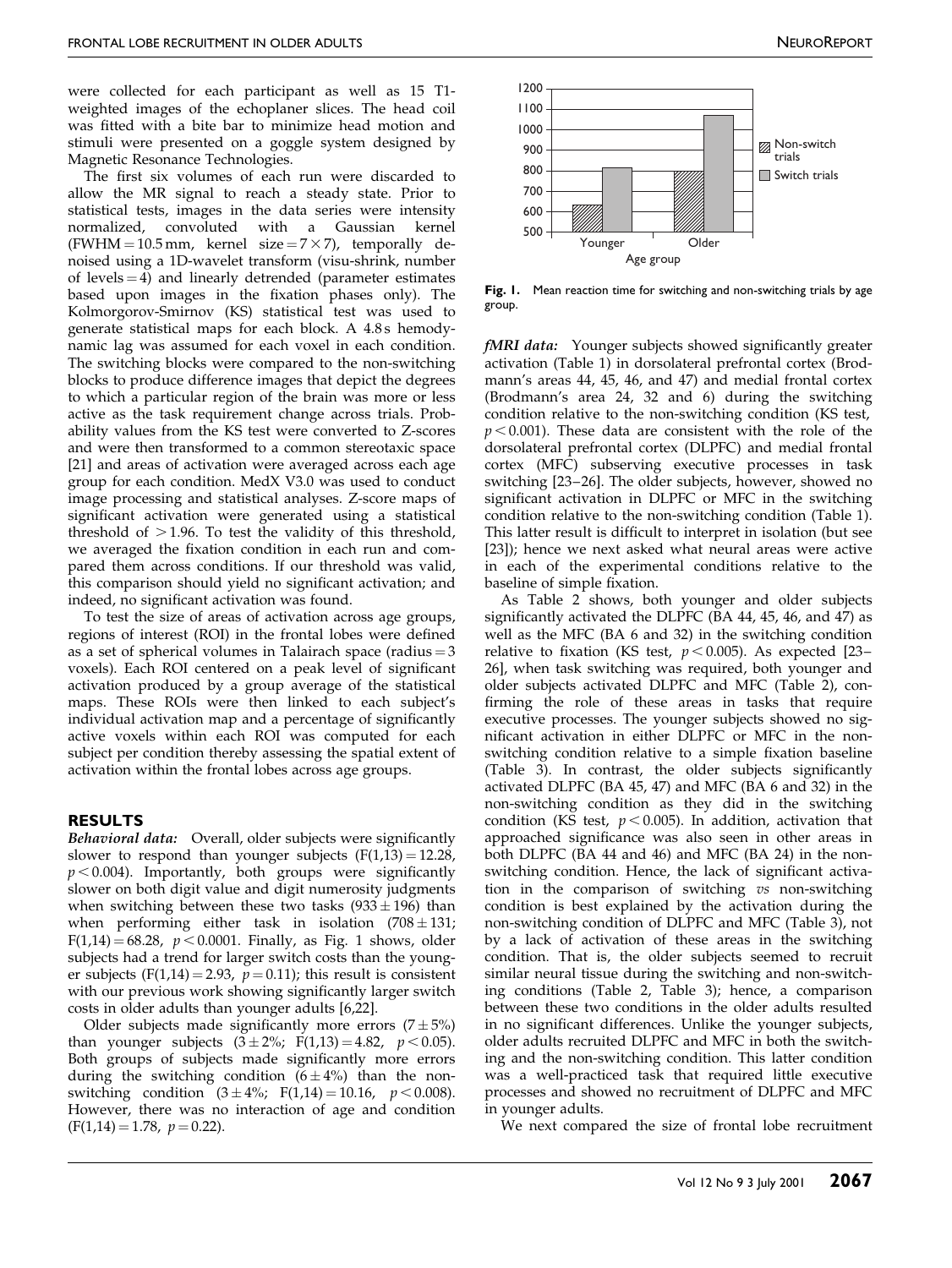#### <span id="page-3-0"></span>Table 1. Switch vs non-switch in older and younger subjects.

| Lobe                  | Brodmann's Area  | Hemisphere       | $\pmb{\times}$ | y              | z              | Z-Score | $\pmb{\times}$ | y           | z              | Z-Score |
|-----------------------|------------------|------------------|----------------|----------------|----------------|---------|----------------|-------------|----------------|---------|
| <b>OLDER SUBJECTS</b> |                  |                  |                |                |                |         |                |             |                |         |
| Frontal               | None             |                  |                |                |                |         |                |             |                |         |
| Occipital             | None             |                  |                |                |                |         |                |             |                |         |
| Parietal              | None             |                  |                |                |                |         |                |             |                |         |
| Temporal              | None             |                  |                |                |                |         |                |             |                |         |
| YOUNGER SUBJECTS      |                  |                  |                |                |                |         |                |             |                |         |
| Frontal               | <b>BA 10</b>     | <b>Bilateral</b> | $-20$          | 68             | 0              | 3.04    | 46             | 52          | $-2$           | 3.78    |
|                       | BA 10/46         | <b>Bilateral</b> | $-48$          | 38             | 12             | 2.69    | 36             | 56          | 12             | 2.62    |
|                       | BA <sub>II</sub> | Right            |                |                |                |         | 34             | 48          | $-18$          | 2.98    |
|                       | <b>BA 4/6</b>    | Left             | $-30$          | $-12$          | 54             | 2.62    |                |             |                |         |
|                       | BA4              | Left             | $-32$          | $-38$          | 58             | 3.43    |                |             |                |         |
|                       | <b>BA 44</b>     | Right            |                |                |                |         | 52             | 12          | 8              | 3.03    |
|                       | <b>BA 45</b>     | <b>Bilateral</b> | $-48$          | 24             | 12             | 2.54    | 46             | 20          | 10             | 3.16    |
|                       | BA 45/46         | <b>Bilateral</b> | $-36$          | 48             | 8              | 2.70    | 46             | 26          | 24             | 3.09    |
|                       | <b>BA 45/47</b>  | <b>Bilateral</b> | $-30$          | 28             | 6              | 2.73    | 56             | 4           | $-2$           | 3.08    |
|                       | <b>BA 46</b>     | Bilateral        | $-44$          | 32             | 24             | 2.92    | 48             | 34          | 24             | 3.41    |
|                       | <b>BA 47</b>     | Left             | $-34$          | 26             | $\overline{2}$ | 2.79    |                |             |                |         |
|                       | BA <sub>5</sub>  | <b>Bilateral</b> | $-20$          | $-40$          | 68             | 2.59    | $\mathbf{2}$   | $-42$       | 56             | 2.97    |
|                       | <b>BA 5/7</b>    | Right            |                |                |                |         | 10             | $-56$       | 64             | 3.48    |
|                       | BA 6 (Medial)    | <b>Bilateral</b> | $-2$           | 12             | 46             | 2.59    | 4              | 12          | 54             | 3.31    |
|                       | BA <sub>6</sub>  | <b>Bilateral</b> | $-28$          | $\overline{0}$ | 44             | 3.11    | 38             | $\mathbf 0$ | 54             | 2.80    |
|                       | BA 8 (Medial)    | Left             | $-2$           | 16             | 48             | 3.36    |                |             |                |         |
|                       | BA8              | <b>Bilateral</b> | $-46$          | 12             | 34             | 4.30    | 30             | 16          | 52             | 2.66    |
|                       | BA <sub>9</sub>  | <b>Bilateral</b> | $-40$          | 16             | 32             | 4.08    | 48             | 4           | 28             | 3.47    |
|                       | BA 9/46          | Left             | $-38$          | 28             | 28             | 2.63    |                |             |                |         |
|                       | <b>BA 24</b>     | Right            |                |                |                |         | 4              | $-16$       | 42             | 3.16    |
|                       | <b>BA 6/24</b>   | Right            |                |                |                |         | 0              | $-16$       | 42             | 3.22    |
|                       | <b>BA 32</b>     | Bilateral        | 0              | 26             | 44             | 3.34    | 21             | 0           | 42             | 2.67    |
|                       | <b>BA 30</b>     | Left             | $-16$          | $-54$          | $-4$           | 2.52    |                |             |                |         |
|                       | <b>BA31</b>      | <b>Bilateral</b> | $-24$          | $-64$          | 16             | 2.60    | 8              | $-42$       | 42             | 2.58    |
|                       | BA 23/31         | Right            |                |                |                |         | 18             | $-26$       | 26             | 2.28    |
| Occipital             | <b>BA 17</b>     | <b>Bilateral</b> | $-12$          | $-96$          | 0              | 2.84    | 12             | $-82$       | 6              | 2.80    |
|                       | <b>BA 17/18</b>  | <b>Bilateral</b> | $-2$           | $-82$          | 8              | 2.78    | 8              | $-92$       | 6              | 2.81    |
|                       | <b>BA18</b>      | <b>Bilateral</b> | $-30$          | $-84$          | 4              | 3.12    | 30             | $-78$       | 4              | 3.19    |
|                       | <b>BA 18/19</b>  | <b>Bilateral</b> | $-36$          | $-74$          | 4              | 3.38    | $\overline{2}$ | $-94$       | 26             | 3.11    |
|                       | <b>BA 19</b>     | <b>Bilateral</b> | $-18$          | $-90$          | 22             | 2.96    | 8              | $-60$       | -6             | 3.33    |
|                       | BA 19/37         | Left             | $-34$          | $-72$          | 8              | 3.58    |                |             |                |         |
| Parietal              | BA <sub>7</sub>  | <b>Bilateral</b> | $-2$           | $-62$          | 50             | 3.95    | 26             | $-70$       | 48             | 3.59    |
|                       | <b>BA 7/40</b>   | <b>Bilateral</b> | $-40$          | $-42$          | 44             | 3.77    | 44             | $-42$       | 48             | 2.89    |
|                       | <b>BA 40</b>     | <b>Bilateral</b> | $-48$          | $-34$          | 48             | 3.17    | 44             | $-42$       | 42             | 3.57    |
|                       | BA 39/40         | Left             | $-42$          | $-60$          | 30             | 2.62    |                |             |                |         |
|                       | BA <sub>I</sub>  | Left             | $-44$          | $-22$          | 38             | 2.17    |                |             |                |         |
|                       | BA <sub>2</sub>  | Left             | $-52$          | $-24$          | 50             | 2.84    |                |             |                |         |
|                       | BA <sub>3</sub>  | Left             | $-36$          | $-30$          | 56             | 3.12    |                |             |                |         |
| Temporal              | <b>BA 20/21</b>  | Right            |                |                |                |         | 46             | $-8$        | $-2$           | 2.16    |
|                       | BA 21/37         | Right            |                |                |                |         | 28             | $-44$       | $-2$           | 2.55    |
|                       | <b>BA 22</b>     | Right            |                |                |                |         | 54             | $-56$       | 22             | 2.23    |
|                       | <b>BA 37</b>     | Bilateral        | $-44$          | $-68$          | $^{-2}$        | 3.96    | 44             | $-62$       | $-2$           | 3.60    |
|                       | Hippocampus      | Left             | $-30$          | $-38$          | 0              | 2.35    |                |             |                |         |
| Sub-Lobar             | Caudate          | Left             | $-28$          | $-38$          | 6              | 2.39    |                |             |                |         |
|                       | Insula           | Right            |                |                |                |         | 40             | 12          | 4              | 2.72    |
|                       | Pulvinar         | Right            |                |                |                |         | 12             | $-30$       | $\overline{4}$ | 2.50    |

during the switching and non-switching conditions (rela-tive to simple fixation) across the two age groups [\(Table 4\).](#page-5-0) The percentage of voxels significantly active in a ROI was computed for each subject during each condition. The percent of significantly active voxels was then used in a repeated measure analysis of variance to determine whether the size of the activation (when compared to simple fixation) was greater in the switching condition than the non-switching and if this recruitment significantly differed between the two age groups. The switching condition produced significantly larger areas of activation in both DLPFC (BAs 45, 46) and MFC (BAs 24, 32 and 6) than the non-switching condition in the older and younger subjects  $(F(1,7) = 9.02, plt] 0.02)$ . Further, older subjects recruited significantly greater areas of MFC (BA 6, 32) and DLPFC (BA 45, 46) than the younger adults in both the switching (F(1,14) = 8.57,  $p < 0.01$ ) and non-switching conditions ( $\bar{F}(1,14) = 14.64$ ,  $p < 0.001$ ).

The older adults activated significantly larger areas in both the DLPFC (BA areas 44, 45, 46) and MFC (BA areas 24, 32, 6) than the younger adults  $(F(1,14) = 14.94, p <$ 0.002). These results suggest that older subjects recruit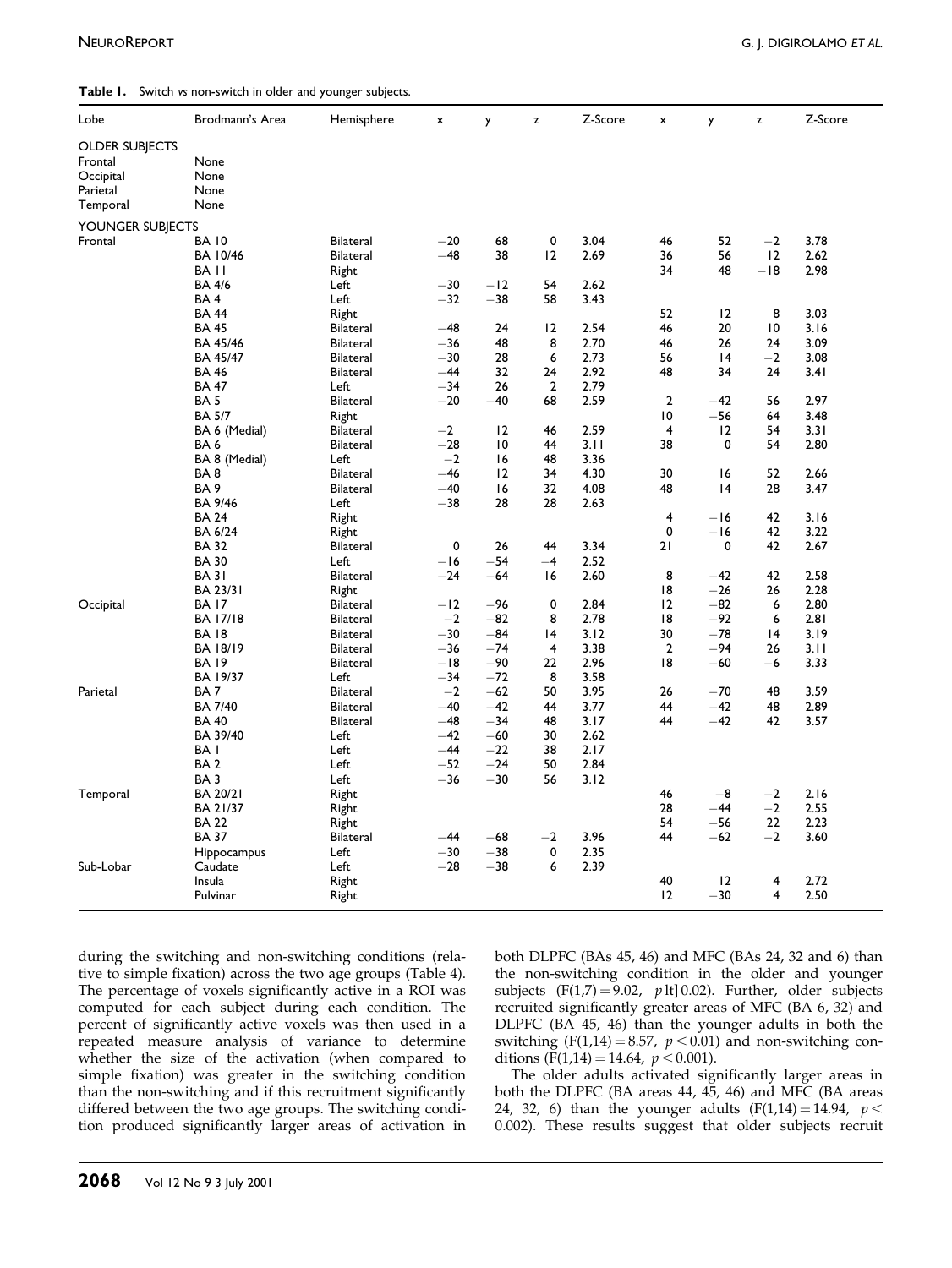### <span id="page-4-0"></span>Table 2. Switch vs fixation in older and younger subjects.

| <b>OLDER SUBJECTS</b><br><b>BA 10</b><br>52<br>2.56<br>50<br>$\overline{4}$<br>2.92<br>Frontal<br><b>Bilateral</b><br>$-28$<br>12<br>44<br>50<br>$-14$<br>2.85<br>32<br>42<br>$-16$<br>3.13<br>BA II<br><b>Bilateral</b><br>$-32$<br><b>BA 32</b><br>$-2$<br> 8<br>8<br>26<br>30<br>2.37<br><b>Bilateral</b><br>46<br>3.66<br>BA 4<br>Left<br>$-38$<br>$-12$<br>54<br>4.39<br>$-48$<br>18<br>BA 44/45<br>Left<br>12<br>3.20<br>28<br>$\overline{2}$<br>2.73<br><b>BA 45</b><br><b>Bilateral</b><br>$-34$<br>28<br>0<br>2.14<br>40<br>BA 45/46<br>48<br>28<br>22<br>3.98<br>Right<br>BA 45/47<br>Right<br>56<br>20<br>0<br>4.39<br>48<br><b>BA 46</b><br>34<br> 4<br>4.3 I<br>Right<br>42<br>$-10$<br>2.25<br><b>BA 47</b><br><b>Bilateral</b><br>$-40$<br>46<br>30<br>$-14$<br>3.07<br>$-2$<br>6<br>BA 6 (Medial)<br>Left<br>56<br>3.87<br>2.74<br>BA 6<br><b>Bilateral</b><br>$-34$<br>$-10$<br>58<br>4.52<br>30<br>14<br>46<br>$-2$<br>22<br>4.20<br>BA 8 (Medial)<br>Left<br>44<br>38<br>BA8<br>Right<br>30<br>38<br>2.43<br>BA <sub>9</sub><br>40<br>36<br>2.50<br>Right<br>30<br>12<br>32<br>4.86<br>BA 9/44<br>Bilateral<br>$-40$<br>48<br>18<br>28<br>4.63<br>28<br>20<br>BA 9/45<br>Left<br>$-44$<br>3.53<br>48<br>40<br>$-10$<br>2.54<br>BA 9/46<br>Right<br>$-84$<br>0<br>6.84<br>$\overline{4}$<br>$-86$<br>0<br>5.41<br>Occipital<br><b>Bilateral</b><br>$-16$<br>BA 17/18<br>$-76$<br>$-4$<br>6.93<br><b>BA 18/19</b><br><b>Bilateral</b><br>$-30$<br>20<br>$-72$<br>$^{-2}$<br>7.05<br>$-8$<br>$-38$<br>$-66$<br>34<br>$-78$<br>3.79<br><b>BA 19</b><br><b>Bilateral</b><br>6.86<br>26<br>7.77<br>BA 19/37<br>30<br>$-68$<br>$-6$<br>Right<br>$-52$<br><b>BA 37</b><br>34<br>$-10$<br>5.82<br>Right<br>42<br>34<br>Parietal<br><b>BA 40</b><br>$-38$<br>$-34$<br>4.44<br>$-48$<br>42<br>4.06<br>Bilateral<br>$-26$<br>$-54$<br>52<br>4.53<br>20<br>58<br>BA 7<br><b>Bilateral</b><br>$-68$<br>3.20<br>BA <sub>5</sub><br>36<br>$-40$<br>62<br>2.43<br>Right<br>44<br>$-14$<br>3.31<br>Temporal<br><b>BA 20</b><br>$-16$<br>Right<br>2.12<br>$-20$<br><b>BA 21</b><br>$-64$<br>$-34$<br>$^{-2}$<br>60<br>$-6$<br>3.6 I<br><b>Bilateral</b><br><b>BA 22</b><br>$-60$<br>$-40$<br>$\overline{\mathbf{4}}$<br>2.82<br>Left<br>$-12$<br>$-4$<br>2.50<br>Sub-Lobar<br>Caudate<br>Left<br>16<br>Globus Pallidus<br> 4<br>2<br>$\overline{2}$<br>2.58<br>Right<br>$-30$<br>$-10$<br>$\overline{2}$<br>2.45<br>Putamen<br>Left<br> 4<br>0<br>12<br>2.97<br>Thalamus<br>Right<br>$-8$<br>$-16$<br>12<br>3.02<br><b>Medial Dorsal Nucleus</b><br>Left<br>YOUNGER SUBJECTS<br>Frontal<br><b>BA 10</b><br>68<br>$-2$<br>3.56<br>44<br>54<br>4.88<br><b>Bilateral</b><br>$-26$<br>$-4$<br>$-32$<br>64<br>$-4$<br>2.95<br><b>BA 10/11</b><br>Left<br>2.24<br>BA II<br>4<br>74<br>$-14$<br>Right<br>2.49<br><b>BA 4/6</b><br>Left<br>$-54$<br>$-16$<br>34<br>12<br>32<br>5.26<br>30<br>5.29<br><b>BA 44</b><br><b>Bilateral</b><br>$-40$<br>46<br>14<br>22<br>$\mathbf{2}$<br>2.54<br>52<br><b>BA 45</b><br><b>Bilateral</b><br>$-38$<br>18<br>4<br>3.13<br>BA 45/46<br>$-30$<br>28<br>Left<br>4<br>2.66<br>50<br>38<br>4.64<br><b>BA 46</b><br>Right<br>24<br>48<br>2.73<br>28<br>50<br>BA 6<br><b>Bilateral</b><br>$-24$<br>10<br>8<br>3.10<br>BA 8 (Medial)<br><b>Bilateral</b><br>$-2$<br>16<br>48<br>3.48<br>4<br>24<br>44<br>4.09<br>$-44$<br>30<br>32<br>BA <sub>9</sub><br>Left<br>4.47<br><b>BA 9/44</b><br>Right<br>52<br>18<br>36<br>5.05 | Lobe | Brodmann's area | Hemisphere | x     | y  | z  | Z-Score | x | y | z | Z-score |
|----------------------------------------------------------------------------------------------------------------------------------------------------------------------------------------------------------------------------------------------------------------------------------------------------------------------------------------------------------------------------------------------------------------------------------------------------------------------------------------------------------------------------------------------------------------------------------------------------------------------------------------------------------------------------------------------------------------------------------------------------------------------------------------------------------------------------------------------------------------------------------------------------------------------------------------------------------------------------------------------------------------------------------------------------------------------------------------------------------------------------------------------------------------------------------------------------------------------------------------------------------------------------------------------------------------------------------------------------------------------------------------------------------------------------------------------------------------------------------------------------------------------------------------------------------------------------------------------------------------------------------------------------------------------------------------------------------------------------------------------------------------------------------------------------------------------------------------------------------------------------------------------------------------------------------------------------------------------------------------------------------------------------------------------------------------------------------------------------------------------------------------------------------------------------------------------------------------------------------------------------------------------------------------------------------------------------------------------------------------------------------------------------------------------------------------------------------------------------------------------------------------------------------------------------------------------------------------------------------------------------------------------------------------------------------------------------------------------------------------------------------------------------------------------------------------------------------------------------------------------------------------------------------------------------------------------------------------------------------------------------------------------------------------------------------------------------------------------------------------------------------------------------------------------------------------------------------------------------------------------------------------------------------------------------------------------------------------------------------------------------------------------------------------------------------------------------|------|-----------------|------------|-------|----|----|---------|---|---|---|---------|
|                                                                                                                                                                                                                                                                                                                                                                                                                                                                                                                                                                                                                                                                                                                                                                                                                                                                                                                                                                                                                                                                                                                                                                                                                                                                                                                                                                                                                                                                                                                                                                                                                                                                                                                                                                                                                                                                                                                                                                                                                                                                                                                                                                                                                                                                                                                                                                                                                                                                                                                                                                                                                                                                                                                                                                                                                                                                                                                                                                                                                                                                                                                                                                                                                                                                                                                                                                                                                                                    |      |                 |            |       |    |    |         |   |   |   |         |
|                                                                                                                                                                                                                                                                                                                                                                                                                                                                                                                                                                                                                                                                                                                                                                                                                                                                                                                                                                                                                                                                                                                                                                                                                                                                                                                                                                                                                                                                                                                                                                                                                                                                                                                                                                                                                                                                                                                                                                                                                                                                                                                                                                                                                                                                                                                                                                                                                                                                                                                                                                                                                                                                                                                                                                                                                                                                                                                                                                                                                                                                                                                                                                                                                                                                                                                                                                                                                                                    |      |                 |            |       |    |    |         |   |   |   |         |
|                                                                                                                                                                                                                                                                                                                                                                                                                                                                                                                                                                                                                                                                                                                                                                                                                                                                                                                                                                                                                                                                                                                                                                                                                                                                                                                                                                                                                                                                                                                                                                                                                                                                                                                                                                                                                                                                                                                                                                                                                                                                                                                                                                                                                                                                                                                                                                                                                                                                                                                                                                                                                                                                                                                                                                                                                                                                                                                                                                                                                                                                                                                                                                                                                                                                                                                                                                                                                                                    |      |                 |            |       |    |    |         |   |   |   |         |
|                                                                                                                                                                                                                                                                                                                                                                                                                                                                                                                                                                                                                                                                                                                                                                                                                                                                                                                                                                                                                                                                                                                                                                                                                                                                                                                                                                                                                                                                                                                                                                                                                                                                                                                                                                                                                                                                                                                                                                                                                                                                                                                                                                                                                                                                                                                                                                                                                                                                                                                                                                                                                                                                                                                                                                                                                                                                                                                                                                                                                                                                                                                                                                                                                                                                                                                                                                                                                                                    |      |                 |            |       |    |    |         |   |   |   |         |
|                                                                                                                                                                                                                                                                                                                                                                                                                                                                                                                                                                                                                                                                                                                                                                                                                                                                                                                                                                                                                                                                                                                                                                                                                                                                                                                                                                                                                                                                                                                                                                                                                                                                                                                                                                                                                                                                                                                                                                                                                                                                                                                                                                                                                                                                                                                                                                                                                                                                                                                                                                                                                                                                                                                                                                                                                                                                                                                                                                                                                                                                                                                                                                                                                                                                                                                                                                                                                                                    |      |                 |            |       |    |    |         |   |   |   |         |
|                                                                                                                                                                                                                                                                                                                                                                                                                                                                                                                                                                                                                                                                                                                                                                                                                                                                                                                                                                                                                                                                                                                                                                                                                                                                                                                                                                                                                                                                                                                                                                                                                                                                                                                                                                                                                                                                                                                                                                                                                                                                                                                                                                                                                                                                                                                                                                                                                                                                                                                                                                                                                                                                                                                                                                                                                                                                                                                                                                                                                                                                                                                                                                                                                                                                                                                                                                                                                                                    |      |                 |            |       |    |    |         |   |   |   |         |
|                                                                                                                                                                                                                                                                                                                                                                                                                                                                                                                                                                                                                                                                                                                                                                                                                                                                                                                                                                                                                                                                                                                                                                                                                                                                                                                                                                                                                                                                                                                                                                                                                                                                                                                                                                                                                                                                                                                                                                                                                                                                                                                                                                                                                                                                                                                                                                                                                                                                                                                                                                                                                                                                                                                                                                                                                                                                                                                                                                                                                                                                                                                                                                                                                                                                                                                                                                                                                                                    |      |                 |            |       |    |    |         |   |   |   |         |
|                                                                                                                                                                                                                                                                                                                                                                                                                                                                                                                                                                                                                                                                                                                                                                                                                                                                                                                                                                                                                                                                                                                                                                                                                                                                                                                                                                                                                                                                                                                                                                                                                                                                                                                                                                                                                                                                                                                                                                                                                                                                                                                                                                                                                                                                                                                                                                                                                                                                                                                                                                                                                                                                                                                                                                                                                                                                                                                                                                                                                                                                                                                                                                                                                                                                                                                                                                                                                                                    |      |                 |            |       |    |    |         |   |   |   |         |
|                                                                                                                                                                                                                                                                                                                                                                                                                                                                                                                                                                                                                                                                                                                                                                                                                                                                                                                                                                                                                                                                                                                                                                                                                                                                                                                                                                                                                                                                                                                                                                                                                                                                                                                                                                                                                                                                                                                                                                                                                                                                                                                                                                                                                                                                                                                                                                                                                                                                                                                                                                                                                                                                                                                                                                                                                                                                                                                                                                                                                                                                                                                                                                                                                                                                                                                                                                                                                                                    |      |                 |            |       |    |    |         |   |   |   |         |
|                                                                                                                                                                                                                                                                                                                                                                                                                                                                                                                                                                                                                                                                                                                                                                                                                                                                                                                                                                                                                                                                                                                                                                                                                                                                                                                                                                                                                                                                                                                                                                                                                                                                                                                                                                                                                                                                                                                                                                                                                                                                                                                                                                                                                                                                                                                                                                                                                                                                                                                                                                                                                                                                                                                                                                                                                                                                                                                                                                                                                                                                                                                                                                                                                                                                                                                                                                                                                                                    |      |                 |            |       |    |    |         |   |   |   |         |
|                                                                                                                                                                                                                                                                                                                                                                                                                                                                                                                                                                                                                                                                                                                                                                                                                                                                                                                                                                                                                                                                                                                                                                                                                                                                                                                                                                                                                                                                                                                                                                                                                                                                                                                                                                                                                                                                                                                                                                                                                                                                                                                                                                                                                                                                                                                                                                                                                                                                                                                                                                                                                                                                                                                                                                                                                                                                                                                                                                                                                                                                                                                                                                                                                                                                                                                                                                                                                                                    |      |                 |            |       |    |    |         |   |   |   |         |
|                                                                                                                                                                                                                                                                                                                                                                                                                                                                                                                                                                                                                                                                                                                                                                                                                                                                                                                                                                                                                                                                                                                                                                                                                                                                                                                                                                                                                                                                                                                                                                                                                                                                                                                                                                                                                                                                                                                                                                                                                                                                                                                                                                                                                                                                                                                                                                                                                                                                                                                                                                                                                                                                                                                                                                                                                                                                                                                                                                                                                                                                                                                                                                                                                                                                                                                                                                                                                                                    |      |                 |            |       |    |    |         |   |   |   |         |
|                                                                                                                                                                                                                                                                                                                                                                                                                                                                                                                                                                                                                                                                                                                                                                                                                                                                                                                                                                                                                                                                                                                                                                                                                                                                                                                                                                                                                                                                                                                                                                                                                                                                                                                                                                                                                                                                                                                                                                                                                                                                                                                                                                                                                                                                                                                                                                                                                                                                                                                                                                                                                                                                                                                                                                                                                                                                                                                                                                                                                                                                                                                                                                                                                                                                                                                                                                                                                                                    |      |                 |            |       |    |    |         |   |   |   |         |
|                                                                                                                                                                                                                                                                                                                                                                                                                                                                                                                                                                                                                                                                                                                                                                                                                                                                                                                                                                                                                                                                                                                                                                                                                                                                                                                                                                                                                                                                                                                                                                                                                                                                                                                                                                                                                                                                                                                                                                                                                                                                                                                                                                                                                                                                                                                                                                                                                                                                                                                                                                                                                                                                                                                                                                                                                                                                                                                                                                                                                                                                                                                                                                                                                                                                                                                                                                                                                                                    |      |                 |            |       |    |    |         |   |   |   |         |
|                                                                                                                                                                                                                                                                                                                                                                                                                                                                                                                                                                                                                                                                                                                                                                                                                                                                                                                                                                                                                                                                                                                                                                                                                                                                                                                                                                                                                                                                                                                                                                                                                                                                                                                                                                                                                                                                                                                                                                                                                                                                                                                                                                                                                                                                                                                                                                                                                                                                                                                                                                                                                                                                                                                                                                                                                                                                                                                                                                                                                                                                                                                                                                                                                                                                                                                                                                                                                                                    |      |                 |            |       |    |    |         |   |   |   |         |
|                                                                                                                                                                                                                                                                                                                                                                                                                                                                                                                                                                                                                                                                                                                                                                                                                                                                                                                                                                                                                                                                                                                                                                                                                                                                                                                                                                                                                                                                                                                                                                                                                                                                                                                                                                                                                                                                                                                                                                                                                                                                                                                                                                                                                                                                                                                                                                                                                                                                                                                                                                                                                                                                                                                                                                                                                                                                                                                                                                                                                                                                                                                                                                                                                                                                                                                                                                                                                                                    |      |                 |            |       |    |    |         |   |   |   |         |
|                                                                                                                                                                                                                                                                                                                                                                                                                                                                                                                                                                                                                                                                                                                                                                                                                                                                                                                                                                                                                                                                                                                                                                                                                                                                                                                                                                                                                                                                                                                                                                                                                                                                                                                                                                                                                                                                                                                                                                                                                                                                                                                                                                                                                                                                                                                                                                                                                                                                                                                                                                                                                                                                                                                                                                                                                                                                                                                                                                                                                                                                                                                                                                                                                                                                                                                                                                                                                                                    |      |                 |            |       |    |    |         |   |   |   |         |
|                                                                                                                                                                                                                                                                                                                                                                                                                                                                                                                                                                                                                                                                                                                                                                                                                                                                                                                                                                                                                                                                                                                                                                                                                                                                                                                                                                                                                                                                                                                                                                                                                                                                                                                                                                                                                                                                                                                                                                                                                                                                                                                                                                                                                                                                                                                                                                                                                                                                                                                                                                                                                                                                                                                                                                                                                                                                                                                                                                                                                                                                                                                                                                                                                                                                                                                                                                                                                                                    |      |                 |            |       |    |    |         |   |   |   |         |
|                                                                                                                                                                                                                                                                                                                                                                                                                                                                                                                                                                                                                                                                                                                                                                                                                                                                                                                                                                                                                                                                                                                                                                                                                                                                                                                                                                                                                                                                                                                                                                                                                                                                                                                                                                                                                                                                                                                                                                                                                                                                                                                                                                                                                                                                                                                                                                                                                                                                                                                                                                                                                                                                                                                                                                                                                                                                                                                                                                                                                                                                                                                                                                                                                                                                                                                                                                                                                                                    |      |                 |            |       |    |    |         |   |   |   |         |
|                                                                                                                                                                                                                                                                                                                                                                                                                                                                                                                                                                                                                                                                                                                                                                                                                                                                                                                                                                                                                                                                                                                                                                                                                                                                                                                                                                                                                                                                                                                                                                                                                                                                                                                                                                                                                                                                                                                                                                                                                                                                                                                                                                                                                                                                                                                                                                                                                                                                                                                                                                                                                                                                                                                                                                                                                                                                                                                                                                                                                                                                                                                                                                                                                                                                                                                                                                                                                                                    |      |                 |            |       |    |    |         |   |   |   |         |
|                                                                                                                                                                                                                                                                                                                                                                                                                                                                                                                                                                                                                                                                                                                                                                                                                                                                                                                                                                                                                                                                                                                                                                                                                                                                                                                                                                                                                                                                                                                                                                                                                                                                                                                                                                                                                                                                                                                                                                                                                                                                                                                                                                                                                                                                                                                                                                                                                                                                                                                                                                                                                                                                                                                                                                                                                                                                                                                                                                                                                                                                                                                                                                                                                                                                                                                                                                                                                                                    |      |                 |            |       |    |    |         |   |   |   |         |
|                                                                                                                                                                                                                                                                                                                                                                                                                                                                                                                                                                                                                                                                                                                                                                                                                                                                                                                                                                                                                                                                                                                                                                                                                                                                                                                                                                                                                                                                                                                                                                                                                                                                                                                                                                                                                                                                                                                                                                                                                                                                                                                                                                                                                                                                                                                                                                                                                                                                                                                                                                                                                                                                                                                                                                                                                                                                                                                                                                                                                                                                                                                                                                                                                                                                                                                                                                                                                                                    |      |                 |            |       |    |    |         |   |   |   |         |
|                                                                                                                                                                                                                                                                                                                                                                                                                                                                                                                                                                                                                                                                                                                                                                                                                                                                                                                                                                                                                                                                                                                                                                                                                                                                                                                                                                                                                                                                                                                                                                                                                                                                                                                                                                                                                                                                                                                                                                                                                                                                                                                                                                                                                                                                                                                                                                                                                                                                                                                                                                                                                                                                                                                                                                                                                                                                                                                                                                                                                                                                                                                                                                                                                                                                                                                                                                                                                                                    |      |                 |            |       |    |    |         |   |   |   |         |
|                                                                                                                                                                                                                                                                                                                                                                                                                                                                                                                                                                                                                                                                                                                                                                                                                                                                                                                                                                                                                                                                                                                                                                                                                                                                                                                                                                                                                                                                                                                                                                                                                                                                                                                                                                                                                                                                                                                                                                                                                                                                                                                                                                                                                                                                                                                                                                                                                                                                                                                                                                                                                                                                                                                                                                                                                                                                                                                                                                                                                                                                                                                                                                                                                                                                                                                                                                                                                                                    |      |                 |            |       |    |    |         |   |   |   |         |
|                                                                                                                                                                                                                                                                                                                                                                                                                                                                                                                                                                                                                                                                                                                                                                                                                                                                                                                                                                                                                                                                                                                                                                                                                                                                                                                                                                                                                                                                                                                                                                                                                                                                                                                                                                                                                                                                                                                                                                                                                                                                                                                                                                                                                                                                                                                                                                                                                                                                                                                                                                                                                                                                                                                                                                                                                                                                                                                                                                                                                                                                                                                                                                                                                                                                                                                                                                                                                                                    |      |                 |            |       |    |    |         |   |   |   |         |
|                                                                                                                                                                                                                                                                                                                                                                                                                                                                                                                                                                                                                                                                                                                                                                                                                                                                                                                                                                                                                                                                                                                                                                                                                                                                                                                                                                                                                                                                                                                                                                                                                                                                                                                                                                                                                                                                                                                                                                                                                                                                                                                                                                                                                                                                                                                                                                                                                                                                                                                                                                                                                                                                                                                                                                                                                                                                                                                                                                                                                                                                                                                                                                                                                                                                                                                                                                                                                                                    |      |                 |            |       |    |    |         |   |   |   |         |
|                                                                                                                                                                                                                                                                                                                                                                                                                                                                                                                                                                                                                                                                                                                                                                                                                                                                                                                                                                                                                                                                                                                                                                                                                                                                                                                                                                                                                                                                                                                                                                                                                                                                                                                                                                                                                                                                                                                                                                                                                                                                                                                                                                                                                                                                                                                                                                                                                                                                                                                                                                                                                                                                                                                                                                                                                                                                                                                                                                                                                                                                                                                                                                                                                                                                                                                                                                                                                                                    |      |                 |            |       |    |    |         |   |   |   |         |
|                                                                                                                                                                                                                                                                                                                                                                                                                                                                                                                                                                                                                                                                                                                                                                                                                                                                                                                                                                                                                                                                                                                                                                                                                                                                                                                                                                                                                                                                                                                                                                                                                                                                                                                                                                                                                                                                                                                                                                                                                                                                                                                                                                                                                                                                                                                                                                                                                                                                                                                                                                                                                                                                                                                                                                                                                                                                                                                                                                                                                                                                                                                                                                                                                                                                                                                                                                                                                                                    |      |                 |            |       |    |    |         |   |   |   |         |
|                                                                                                                                                                                                                                                                                                                                                                                                                                                                                                                                                                                                                                                                                                                                                                                                                                                                                                                                                                                                                                                                                                                                                                                                                                                                                                                                                                                                                                                                                                                                                                                                                                                                                                                                                                                                                                                                                                                                                                                                                                                                                                                                                                                                                                                                                                                                                                                                                                                                                                                                                                                                                                                                                                                                                                                                                                                                                                                                                                                                                                                                                                                                                                                                                                                                                                                                                                                                                                                    |      |                 |            |       |    |    |         |   |   |   |         |
|                                                                                                                                                                                                                                                                                                                                                                                                                                                                                                                                                                                                                                                                                                                                                                                                                                                                                                                                                                                                                                                                                                                                                                                                                                                                                                                                                                                                                                                                                                                                                                                                                                                                                                                                                                                                                                                                                                                                                                                                                                                                                                                                                                                                                                                                                                                                                                                                                                                                                                                                                                                                                                                                                                                                                                                                                                                                                                                                                                                                                                                                                                                                                                                                                                                                                                                                                                                                                                                    |      |                 |            |       |    |    |         |   |   |   |         |
|                                                                                                                                                                                                                                                                                                                                                                                                                                                                                                                                                                                                                                                                                                                                                                                                                                                                                                                                                                                                                                                                                                                                                                                                                                                                                                                                                                                                                                                                                                                                                                                                                                                                                                                                                                                                                                                                                                                                                                                                                                                                                                                                                                                                                                                                                                                                                                                                                                                                                                                                                                                                                                                                                                                                                                                                                                                                                                                                                                                                                                                                                                                                                                                                                                                                                                                                                                                                                                                    |      |                 |            |       |    |    |         |   |   |   |         |
|                                                                                                                                                                                                                                                                                                                                                                                                                                                                                                                                                                                                                                                                                                                                                                                                                                                                                                                                                                                                                                                                                                                                                                                                                                                                                                                                                                                                                                                                                                                                                                                                                                                                                                                                                                                                                                                                                                                                                                                                                                                                                                                                                                                                                                                                                                                                                                                                                                                                                                                                                                                                                                                                                                                                                                                                                                                                                                                                                                                                                                                                                                                                                                                                                                                                                                                                                                                                                                                    |      |                 |            |       |    |    |         |   |   |   |         |
|                                                                                                                                                                                                                                                                                                                                                                                                                                                                                                                                                                                                                                                                                                                                                                                                                                                                                                                                                                                                                                                                                                                                                                                                                                                                                                                                                                                                                                                                                                                                                                                                                                                                                                                                                                                                                                                                                                                                                                                                                                                                                                                                                                                                                                                                                                                                                                                                                                                                                                                                                                                                                                                                                                                                                                                                                                                                                                                                                                                                                                                                                                                                                                                                                                                                                                                                                                                                                                                    |      |                 |            |       |    |    |         |   |   |   |         |
|                                                                                                                                                                                                                                                                                                                                                                                                                                                                                                                                                                                                                                                                                                                                                                                                                                                                                                                                                                                                                                                                                                                                                                                                                                                                                                                                                                                                                                                                                                                                                                                                                                                                                                                                                                                                                                                                                                                                                                                                                                                                                                                                                                                                                                                                                                                                                                                                                                                                                                                                                                                                                                                                                                                                                                                                                                                                                                                                                                                                                                                                                                                                                                                                                                                                                                                                                                                                                                                    |      |                 |            |       |    |    |         |   |   |   |         |
|                                                                                                                                                                                                                                                                                                                                                                                                                                                                                                                                                                                                                                                                                                                                                                                                                                                                                                                                                                                                                                                                                                                                                                                                                                                                                                                                                                                                                                                                                                                                                                                                                                                                                                                                                                                                                                                                                                                                                                                                                                                                                                                                                                                                                                                                                                                                                                                                                                                                                                                                                                                                                                                                                                                                                                                                                                                                                                                                                                                                                                                                                                                                                                                                                                                                                                                                                                                                                                                    |      |                 |            |       |    |    |         |   |   |   |         |
|                                                                                                                                                                                                                                                                                                                                                                                                                                                                                                                                                                                                                                                                                                                                                                                                                                                                                                                                                                                                                                                                                                                                                                                                                                                                                                                                                                                                                                                                                                                                                                                                                                                                                                                                                                                                                                                                                                                                                                                                                                                                                                                                                                                                                                                                                                                                                                                                                                                                                                                                                                                                                                                                                                                                                                                                                                                                                                                                                                                                                                                                                                                                                                                                                                                                                                                                                                                                                                                    |      |                 |            |       |    |    |         |   |   |   |         |
|                                                                                                                                                                                                                                                                                                                                                                                                                                                                                                                                                                                                                                                                                                                                                                                                                                                                                                                                                                                                                                                                                                                                                                                                                                                                                                                                                                                                                                                                                                                                                                                                                                                                                                                                                                                                                                                                                                                                                                                                                                                                                                                                                                                                                                                                                                                                                                                                                                                                                                                                                                                                                                                                                                                                                                                                                                                                                                                                                                                                                                                                                                                                                                                                                                                                                                                                                                                                                                                    |      |                 |            |       |    |    |         |   |   |   |         |
|                                                                                                                                                                                                                                                                                                                                                                                                                                                                                                                                                                                                                                                                                                                                                                                                                                                                                                                                                                                                                                                                                                                                                                                                                                                                                                                                                                                                                                                                                                                                                                                                                                                                                                                                                                                                                                                                                                                                                                                                                                                                                                                                                                                                                                                                                                                                                                                                                                                                                                                                                                                                                                                                                                                                                                                                                                                                                                                                                                                                                                                                                                                                                                                                                                                                                                                                                                                                                                                    |      |                 |            |       |    |    |         |   |   |   |         |
|                                                                                                                                                                                                                                                                                                                                                                                                                                                                                                                                                                                                                                                                                                                                                                                                                                                                                                                                                                                                                                                                                                                                                                                                                                                                                                                                                                                                                                                                                                                                                                                                                                                                                                                                                                                                                                                                                                                                                                                                                                                                                                                                                                                                                                                                                                                                                                                                                                                                                                                                                                                                                                                                                                                                                                                                                                                                                                                                                                                                                                                                                                                                                                                                                                                                                                                                                                                                                                                    |      |                 |            |       |    |    |         |   |   |   |         |
|                                                                                                                                                                                                                                                                                                                                                                                                                                                                                                                                                                                                                                                                                                                                                                                                                                                                                                                                                                                                                                                                                                                                                                                                                                                                                                                                                                                                                                                                                                                                                                                                                                                                                                                                                                                                                                                                                                                                                                                                                                                                                                                                                                                                                                                                                                                                                                                                                                                                                                                                                                                                                                                                                                                                                                                                                                                                                                                                                                                                                                                                                                                                                                                                                                                                                                                                                                                                                                                    |      |                 |            |       |    |    |         |   |   |   |         |
|                                                                                                                                                                                                                                                                                                                                                                                                                                                                                                                                                                                                                                                                                                                                                                                                                                                                                                                                                                                                                                                                                                                                                                                                                                                                                                                                                                                                                                                                                                                                                                                                                                                                                                                                                                                                                                                                                                                                                                                                                                                                                                                                                                                                                                                                                                                                                                                                                                                                                                                                                                                                                                                                                                                                                                                                                                                                                                                                                                                                                                                                                                                                                                                                                                                                                                                                                                                                                                                    |      |                 |            |       |    |    |         |   |   |   |         |
|                                                                                                                                                                                                                                                                                                                                                                                                                                                                                                                                                                                                                                                                                                                                                                                                                                                                                                                                                                                                                                                                                                                                                                                                                                                                                                                                                                                                                                                                                                                                                                                                                                                                                                                                                                                                                                                                                                                                                                                                                                                                                                                                                                                                                                                                                                                                                                                                                                                                                                                                                                                                                                                                                                                                                                                                                                                                                                                                                                                                                                                                                                                                                                                                                                                                                                                                                                                                                                                    |      |                 |            |       |    |    |         |   |   |   |         |
|                                                                                                                                                                                                                                                                                                                                                                                                                                                                                                                                                                                                                                                                                                                                                                                                                                                                                                                                                                                                                                                                                                                                                                                                                                                                                                                                                                                                                                                                                                                                                                                                                                                                                                                                                                                                                                                                                                                                                                                                                                                                                                                                                                                                                                                                                                                                                                                                                                                                                                                                                                                                                                                                                                                                                                                                                                                                                                                                                                                                                                                                                                                                                                                                                                                                                                                                                                                                                                                    |      |                 |            |       |    |    |         |   |   |   |         |
|                                                                                                                                                                                                                                                                                                                                                                                                                                                                                                                                                                                                                                                                                                                                                                                                                                                                                                                                                                                                                                                                                                                                                                                                                                                                                                                                                                                                                                                                                                                                                                                                                                                                                                                                                                                                                                                                                                                                                                                                                                                                                                                                                                                                                                                                                                                                                                                                                                                                                                                                                                                                                                                                                                                                                                                                                                                                                                                                                                                                                                                                                                                                                                                                                                                                                                                                                                                                                                                    |      |                 |            |       |    |    |         |   |   |   |         |
|                                                                                                                                                                                                                                                                                                                                                                                                                                                                                                                                                                                                                                                                                                                                                                                                                                                                                                                                                                                                                                                                                                                                                                                                                                                                                                                                                                                                                                                                                                                                                                                                                                                                                                                                                                                                                                                                                                                                                                                                                                                                                                                                                                                                                                                                                                                                                                                                                                                                                                                                                                                                                                                                                                                                                                                                                                                                                                                                                                                                                                                                                                                                                                                                                                                                                                                                                                                                                                                    |      |                 |            |       |    |    |         |   |   |   |         |
|                                                                                                                                                                                                                                                                                                                                                                                                                                                                                                                                                                                                                                                                                                                                                                                                                                                                                                                                                                                                                                                                                                                                                                                                                                                                                                                                                                                                                                                                                                                                                                                                                                                                                                                                                                                                                                                                                                                                                                                                                                                                                                                                                                                                                                                                                                                                                                                                                                                                                                                                                                                                                                                                                                                                                                                                                                                                                                                                                                                                                                                                                                                                                                                                                                                                                                                                                                                                                                                    |      |                 |            |       |    |    |         |   |   |   |         |
|                                                                                                                                                                                                                                                                                                                                                                                                                                                                                                                                                                                                                                                                                                                                                                                                                                                                                                                                                                                                                                                                                                                                                                                                                                                                                                                                                                                                                                                                                                                                                                                                                                                                                                                                                                                                                                                                                                                                                                                                                                                                                                                                                                                                                                                                                                                                                                                                                                                                                                                                                                                                                                                                                                                                                                                                                                                                                                                                                                                                                                                                                                                                                                                                                                                                                                                                                                                                                                                    |      |                 |            |       |    |    |         |   |   |   |         |
|                                                                                                                                                                                                                                                                                                                                                                                                                                                                                                                                                                                                                                                                                                                                                                                                                                                                                                                                                                                                                                                                                                                                                                                                                                                                                                                                                                                                                                                                                                                                                                                                                                                                                                                                                                                                                                                                                                                                                                                                                                                                                                                                                                                                                                                                                                                                                                                                                                                                                                                                                                                                                                                                                                                                                                                                                                                                                                                                                                                                                                                                                                                                                                                                                                                                                                                                                                                                                                                    |      |                 |            |       |    |    |         |   |   |   |         |
|                                                                                                                                                                                                                                                                                                                                                                                                                                                                                                                                                                                                                                                                                                                                                                                                                                                                                                                                                                                                                                                                                                                                                                                                                                                                                                                                                                                                                                                                                                                                                                                                                                                                                                                                                                                                                                                                                                                                                                                                                                                                                                                                                                                                                                                                                                                                                                                                                                                                                                                                                                                                                                                                                                                                                                                                                                                                                                                                                                                                                                                                                                                                                                                                                                                                                                                                                                                                                                                    |      |                 |            |       |    |    |         |   |   |   |         |
|                                                                                                                                                                                                                                                                                                                                                                                                                                                                                                                                                                                                                                                                                                                                                                                                                                                                                                                                                                                                                                                                                                                                                                                                                                                                                                                                                                                                                                                                                                                                                                                                                                                                                                                                                                                                                                                                                                                                                                                                                                                                                                                                                                                                                                                                                                                                                                                                                                                                                                                                                                                                                                                                                                                                                                                                                                                                                                                                                                                                                                                                                                                                                                                                                                                                                                                                                                                                                                                    |      | BA 9/46         | Left       | $-44$ | 36 | 24 | 4.16    |   |   |   |         |
| 16<br>$-16$<br>$-92$<br>7.41<br>$-92$<br>12<br>6.87<br>Occipital<br>BA 17/18<br>Bilateral<br>6                                                                                                                                                                                                                                                                                                                                                                                                                                                                                                                                                                                                                                                                                                                                                                                                                                                                                                                                                                                                                                                                                                                                                                                                                                                                                                                                                                                                                                                                                                                                                                                                                                                                                                                                                                                                                                                                                                                                                                                                                                                                                                                                                                                                                                                                                                                                                                                                                                                                                                                                                                                                                                                                                                                                                                                                                                                                                                                                                                                                                                                                                                                                                                                                                                                                                                                                                     |      |                 |            |       |    |    |         |   |   |   |         |
| $-20$<br>$-92$<br> 4<br>$-90$<br><b>BA 18</b><br><b>Bilateral</b><br>14<br>7.24<br>6<br>8.62                                                                                                                                                                                                                                                                                                                                                                                                                                                                                                                                                                                                                                                                                                                                                                                                                                                                                                                                                                                                                                                                                                                                                                                                                                                                                                                                                                                                                                                                                                                                                                                                                                                                                                                                                                                                                                                                                                                                                                                                                                                                                                                                                                                                                                                                                                                                                                                                                                                                                                                                                                                                                                                                                                                                                                                                                                                                                                                                                                                                                                                                                                                                                                                                                                                                                                                                                       |      |                 |            |       |    |    |         |   |   |   |         |
| $-84$<br>8.30<br>24<br>8.48<br>BA 18/19<br>Bilateral<br>$-18$<br>0<br>$-74$<br>0                                                                                                                                                                                                                                                                                                                                                                                                                                                                                                                                                                                                                                                                                                                                                                                                                                                                                                                                                                                                                                                                                                                                                                                                                                                                                                                                                                                                                                                                                                                                                                                                                                                                                                                                                                                                                                                                                                                                                                                                                                                                                                                                                                                                                                                                                                                                                                                                                                                                                                                                                                                                                                                                                                                                                                                                                                                                                                                                                                                                                                                                                                                                                                                                                                                                                                                                                                   |      |                 |            |       |    |    |         |   |   |   |         |
| BA7<br>$-2$<br>$-70$<br>62<br>2.59<br>38<br>54<br>Parietal<br>Bilateral<br>$-46$<br>3.80                                                                                                                                                                                                                                                                                                                                                                                                                                                                                                                                                                                                                                                                                                                                                                                                                                                                                                                                                                                                                                                                                                                                                                                                                                                                                                                                                                                                                                                                                                                                                                                                                                                                                                                                                                                                                                                                                                                                                                                                                                                                                                                                                                                                                                                                                                                                                                                                                                                                                                                                                                                                                                                                                                                                                                                                                                                                                                                                                                                                                                                                                                                                                                                                                                                                                                                                                           |      |                 |            |       |    |    |         |   |   |   |         |
| <b>BA 7/40</b><br>$-28$<br>$-62$<br>42<br>4.83<br>32<br>$-62$<br>44<br>4.51<br><b>Bilateral</b>                                                                                                                                                                                                                                                                                                                                                                                                                                                                                                                                                                                                                                                                                                                                                                                                                                                                                                                                                                                                                                                                                                                                                                                                                                                                                                                                                                                                                                                                                                                                                                                                                                                                                                                                                                                                                                                                                                                                                                                                                                                                                                                                                                                                                                                                                                                                                                                                                                                                                                                                                                                                                                                                                                                                                                                                                                                                                                                                                                                                                                                                                                                                                                                                                                                                                                                                                    |      |                 |            |       |    |    |         |   |   |   |         |
| Temporal<br>$-46$<br>$-48$<br>0<br>BA 21/37<br>Left<br>2.17                                                                                                                                                                                                                                                                                                                                                                                                                                                                                                                                                                                                                                                                                                                                                                                                                                                                                                                                                                                                                                                                                                                                                                                                                                                                                                                                                                                                                                                                                                                                                                                                                                                                                                                                                                                                                                                                                                                                                                                                                                                                                                                                                                                                                                                                                                                                                                                                                                                                                                                                                                                                                                                                                                                                                                                                                                                                                                                                                                                                                                                                                                                                                                                                                                                                                                                                                                                        |      |                 |            |       |    |    |         |   |   |   |         |
| 5.07<br>$-56$<br>44<br>$-62$<br>0<br>BA 37<br><b>Bilateral</b><br>$-58$<br>$-8$<br>2.35                                                                                                                                                                                                                                                                                                                                                                                                                                                                                                                                                                                                                                                                                                                                                                                                                                                                                                                                                                                                                                                                                                                                                                                                                                                                                                                                                                                                                                                                                                                                                                                                                                                                                                                                                                                                                                                                                                                                                                                                                                                                                                                                                                                                                                                                                                                                                                                                                                                                                                                                                                                                                                                                                                                                                                                                                                                                                                                                                                                                                                                                                                                                                                                                                                                                                                                                                            |      |                 |            |       |    |    |         |   |   |   |         |

more neural tissue in general than younger subjects to perform the same task and similar executive functions  $[25,27-29]$ ).

# **DISCUSSION**

As both groups practiced each task in isolation and in a switching condition prior to beginning the fMRI session,

the possibility of a switch in task sets was highly salient for the older subjects (as older adults were aware of their difficulty in performing task-switching). It is likely that older subjects engaged similar cognitive processes (e.g. continually retrieving the algorithms necessary to perform the task) in both switching and non-switching conditions. To ensure that they applied the correct rules and task set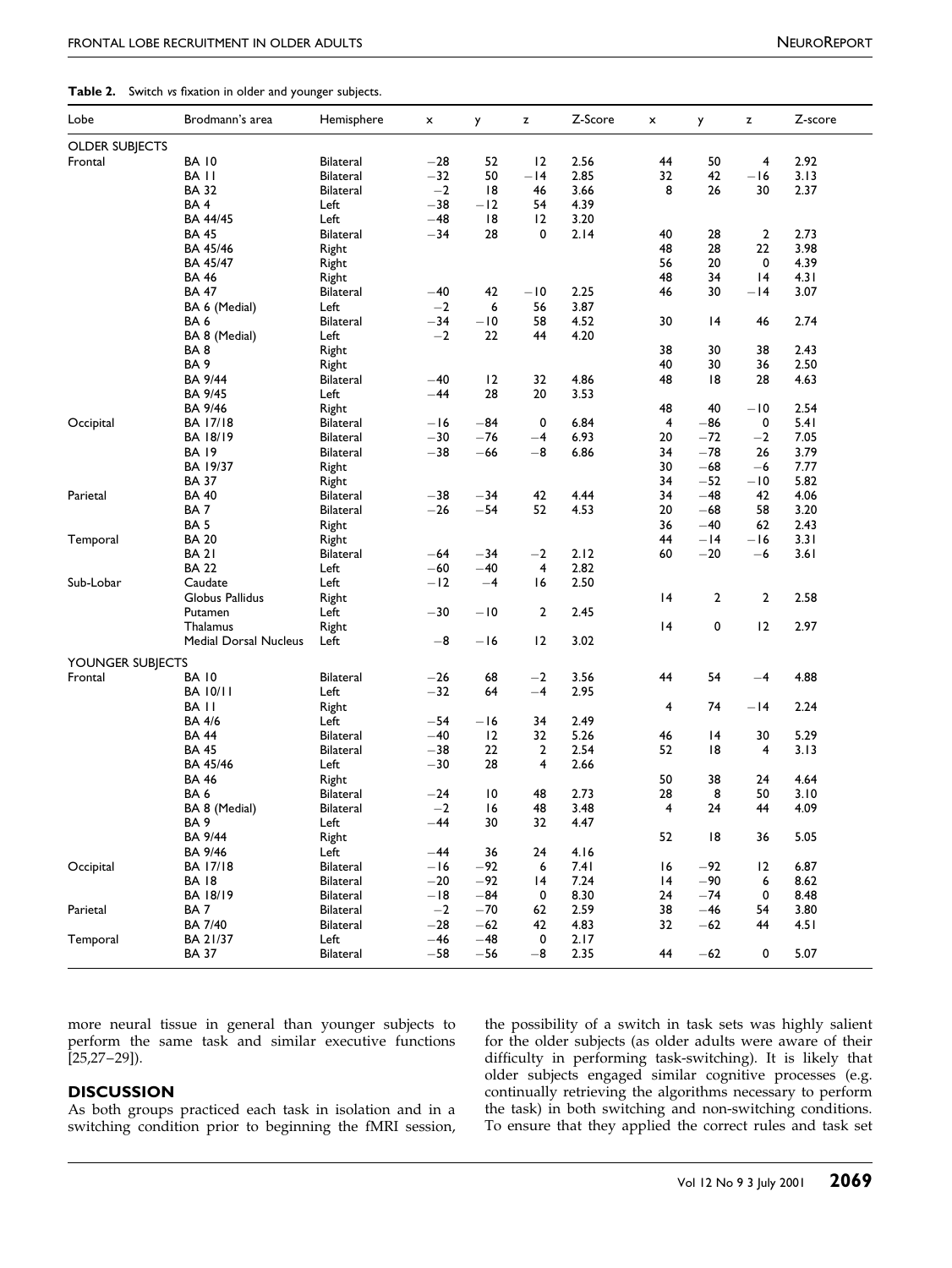<span id="page-5-0"></span>

|  | Table 3. Non-switch vs fixation in older and younger subjects. |  |  |  |  |  |
|--|----------------------------------------------------------------|--|--|--|--|--|
|--|----------------------------------------------------------------|--|--|--|--|--|

| Lobe                  | Brodmann's area  | Hemisphere       | x     | y     | z     | Z-Score | $\boldsymbol{\mathsf{x}}$ | y     | z               | Z-score |
|-----------------------|------------------|------------------|-------|-------|-------|---------|---------------------------|-------|-----------------|---------|
| <b>OLDER SUBJECTS</b> |                  |                  |       |       |       |         |                           |       |                 |         |
| Frontal               | <b>BA 10</b>     | Right            |       |       |       |         | 32                        | 66    | $-8$            | 2.71    |
|                       | <b>BA 10/11</b>  | Right            |       |       |       |         | 34                        | 62    | $-10$           | 2.24    |
|                       | BA <sub>II</sub> | Right            |       |       |       |         | 34                        | 52    | $-16$           | 2.38    |
|                       | <b>BA 32</b>     | Bilateral        | $-4$  | 22    | 44    | 3.32    | $\overline{2}$            | 20    | 44              | 3.18    |
|                       | BA <sub>4</sub>  | Left             | $-40$ | $-12$ | 56    | 3.49    |                           |       |                 |         |
|                       | <b>BA 45</b>     | <b>Bilateral</b> | $-42$ | 26    | 22    | 2.44    | 56                        | 24    | 0               | 4.06    |
|                       | <b>BA 47</b>     | Right            |       |       |       |         | 48                        | 32    | $-14$           | 2.86    |
|                       | BA 6 (Medial)    | Left             | $-4$  | 6     | 58    | 3.03    |                           |       |                 |         |
|                       | BA <sub>6</sub>  | Left             | $-36$ | $-8$  | 58    | 3.65    |                           |       |                 |         |
|                       | BA <sub>9</sub>  | Left             | $-42$ | 4     | 34    | 3.24    |                           |       |                 |         |
|                       | <b>BA 9/44</b>   | Right            |       |       |       |         | 48                        | 8     | 28              | 3.72    |
| Occipital             | <b>BA 17</b>     | Right            |       |       |       |         | 16                        | $-88$ | 8               | 6.15    |
|                       | <b>BA 17/18</b>  | <b>Bilateral</b> | $-16$ | $-84$ | 0     | 6.76    | 8                         | $-76$ | $-2$            | 5.19    |
|                       | <b>BA 18</b>     | <b>Bilateral</b> | $-32$ | $-86$ | 12    | 5.97    | 24                        | $-88$ | 20              | 4.63    |
|                       | <b>BA 18/19</b>  | Right            |       |       |       |         | 28                        | $-86$ | $-2$            | 5.11    |
|                       | <b>BA 19</b>     | Right            |       |       |       |         | 32                        | $-70$ | $-4$            | 6.52    |
| Parietal              | BA <sub>2</sub>  | Left             | $-48$ | $-20$ | 44    | 2.09    |                           |       |                 |         |
|                       | <b>BA 2/40</b>   | <b>Bilateral</b> | $-48$ | $-26$ | 42    | 2.22    | 50                        | $-28$ | 48              | 2.55    |
|                       | <b>BA 40</b>     | <b>Bilateral</b> | $-32$ | $-42$ | 56    | 2.79    | 64                        | $-24$ | 26              | 2.68    |
|                       | BA <sub>7</sub>  | <b>Bilateral</b> | $-26$ | $-54$ | 52    | 2.81    | $\overline{2}$            | $-76$ | 48              | 3.78    |
|                       | BA 7/39          | Right            |       |       |       |         | 50                        | $-62$ | 30              | 2.19    |
|                       | <b>BA 7/40</b>   | Right            |       |       |       |         | 32                        | $-50$ | 40              | 2.56    |
| Temporal              | <b>BA 20</b>     | <b>Bilateral</b> | $-38$ | $-16$ | $-18$ | 2.49    |                           |       |                 |         |
|                       | BA 20/21         | <b>Bilateral</b> | $-44$ | $-8$  | $-16$ | 2.41    | 60                        | $-42$ | $-10$           | 3.45    |
|                       | <b>BA 21</b>     | Right            |       |       |       |         | 56                        | $-12$ | $-12$           | 4.46    |
|                       | BA 21/22         | Left             | $-56$ | $-40$ | $-4$  | 3.53    |                           |       |                 |         |
|                       | BA 21/37         | Right            |       |       |       |         | 62                        | $-46$ | $\overline{2}$  | 3.72    |
|                       | <b>BA 37</b>     | <b>Bilateral</b> | $-40$ | $-62$ | $-8$  | 5.86    | 50                        | $-64$ | 0               | 4.97    |
| Sub-Lobar             | Thalamus         | Right            |       |       |       |         | 0                         | $-26$ | $\overline{10}$ | 3.23    |
| YOUNGER SUBJECTS      |                  |                  |       |       |       |         |                           |       |                 |         |
| Frontal               | <b>BA 10</b>     | <b>Bilateral</b> | $-36$ | 60    | $-4$  | 2.67    | 34                        | 62    | $-4$            | 2.20    |
|                       | BA8              | Right            |       |       |       |         | 44                        | 12    | 30              | 2.49    |
|                       | <b>BA 8/9</b>    | Right            |       |       |       |         | 52                        | 20    | 38              | 2.36    |
| Occipital             | <b>BA 17/18</b>  | <b>Bilateral</b> | $-18$ | $-88$ | 4     | 6.29    | 12                        | $-88$ | 6               | 6.58    |
|                       | <b>BA 18</b>     | <b>Bilateral</b> | $-36$ | $-72$ | $-8$  | 5.10    | 24                        | $-78$ | 0               | 6.36    |
|                       | <b>BA 19</b>     | <b>Bilateral</b> | $-36$ | $-78$ | $-6$  | 4.95    | 42                        | $-86$ | 20              | 2.27    |
| Parietal              | BA <sub>2</sub>  | Left             | $-48$ | $-26$ | 56    | 2.55    |                           |       |                 |         |

|  | Table 4. Percentage of active voxels in region of interest. |
|--|-------------------------------------------------------------|
|--|-------------------------------------------------------------|

|                 | <b>OLDER SUBJECTS</b> | YOUNGER SUBJECTS |
|-----------------|-----------------------|------------------|
| Medial frontal  |                       |                  |
| Switch          | 0.65(0.24)            | 0.40(0.25)       |
| Non-switch      | 0.56(0.27)            | 0.11(0.21)       |
| Lateral frontal |                       |                  |
| Switch          | 0.54(0.15)            | 0.32(0.16)       |
| Non-switch      | 0.32(0.24)            | 0.04(0.03)       |

for the current task, older subjects may have engaged executive computations even in the non-switching condition [\[30\].](#page-6-0) Recent behavioural evidence suggests that following a task switching condition, older adults continue to show costs in non-switch conditions for extended periods [\[16\].](#page-6-0) Nevertheless, during the switching condition, the size of activation in the DLPFC and MFC was significantly greater than the non-switching condition for the older adults. Additionally, the older adults recruited more neural tissue in DLPFC and MFC than the younger adults did

under the same task conditions. These results suggest that the cognitive processes recruited during the switching condition (and non-switching condition) are more extensive, require additional computations, and are more dependent on executive function for older than younger adults [\[22,25,27±29\].](#page-6-0)

Both younger and older subjects recruit DLPFC and MFC during the switching condition demonstrating the importance of these frontal regions in executive processes [\[9,18\].](#page-6-0) Recent evidence suggests  $[23-25,31]$  that task switching preferentially engages DLPFC and MFC as well as areas in the parietal cortex. Indeed, both age groups significantly activated these regions during the switching condition.

Finally, older subjects recruited similar regions in DLPFC and MFC in the non-switching condition as they had activated in the switching condition. This result suggests that comparable, but not identical, cognitive processes to the switching condition are required for older adults to perform properly in the non-switching condition. As we grow older, we may rely on executive processes and the neural areas that subserve these computations even in